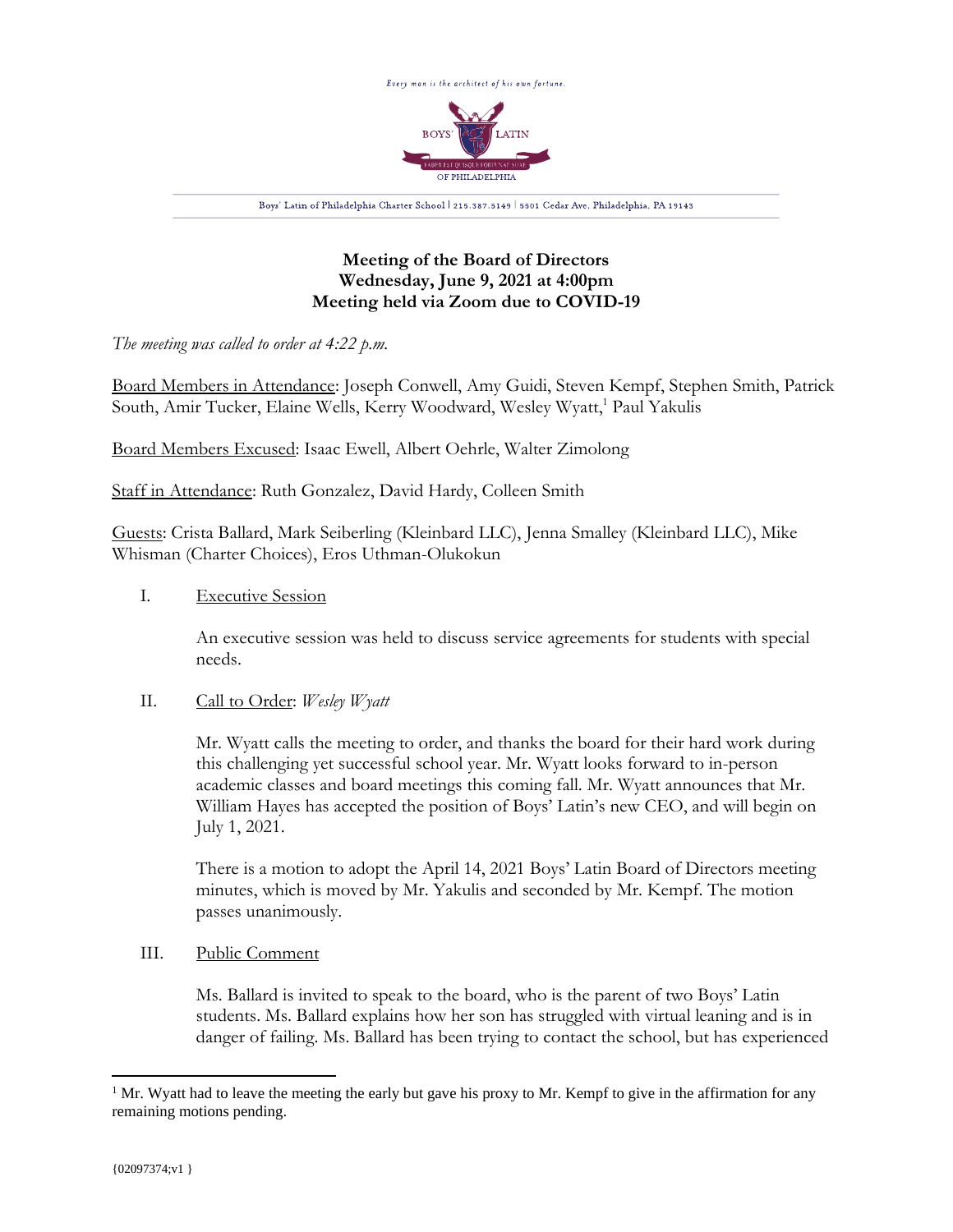some miscommunication. Ms. Ballard would like an extension of classes for her son and other students who have failed due to the pandemic and hopes the board encourages the opportunity. Ms. Ballard asks for the school to support and connect to its students, as well as motivating students to stay involved in academics and feel comfortable in school.

Mr. Wyatt thanks Ms. Ballard and appreciates her input to the board and passionate comments.

### IV. Interim CEO Report: *David Hardy*

Mr. Seiberling begins his presentation on board governance as Boys' Latin approaches the renewal process. The Charter School Office ("CSO") focuses on board governance issues as they evaluate the school. Mr. Seiberling explains that the main objective of a board is to act as the school's compliance officer as a governing body for the school, to makes sure the school is compliant with its charter, charter school laws, bylaws, the Sunshine Act, and the Ethics Act. Mr. Seiberling states that the Sunshine Act is a state law that requires the notification of board meetings, the time and location they take place at, who is in attendance, and a recording of testimony provided. The Ethics Act states that any board member is prohibited from participating in a vote or judgment and must recuse themselves when a conflict of interest exists, such as awarding a contract.

Mr. Seiberling then takes the board through a rubric of objectives, which includes board oversight, accessibility, submitting audit and financial statements in a timely manner, board member training, posting of board member contact information on the school's website, adhering to the Sunshine and Ethics Acts, board structure, and posting current bylaws and meeting minutes on the website. Mr. Seiberling suggests seeking diverse trustees from various backgrounds to bring different perspectives and skillsets to the board. Mr. Seiberling also advises that a board should be making big picture decisions, as opposed to day-to-day decisions.

Mr. Seiberling ends his presentation.

Mr. Hardy begins by walking the board through the renewal timeline. The CSO will meet with the board on June 14 then will eventually attend a board meeting for observation. Then the CSO will review documents the school presents for renewal. The CSO will visit the school before offering their decision. Boys' Latin will have a chance to respond to any conditions put on them by the CSO. Mr. Hardy notes that by spring of 2022 there will be a decision and the board will ultimately vote on the new charter.

There is a motion to approve an Educational Service Agreement for Student A, as recommended by counsel, which covers reimbursement for education services for the time period of June 9, 2021 through April 28, 2027 at a total cost not to exceed \$80,000, which is moved by Mr. Kempf and seconded by Mr. Yakulis. The motion passes unanimously.

There is a motion to approve an Educational Service Agreement for Student B, as recommended by counsel, which covers reimbursement for education services for the time period of June 9, 2021 through April 28, 2027 at a total cost not to exceed \$27,000,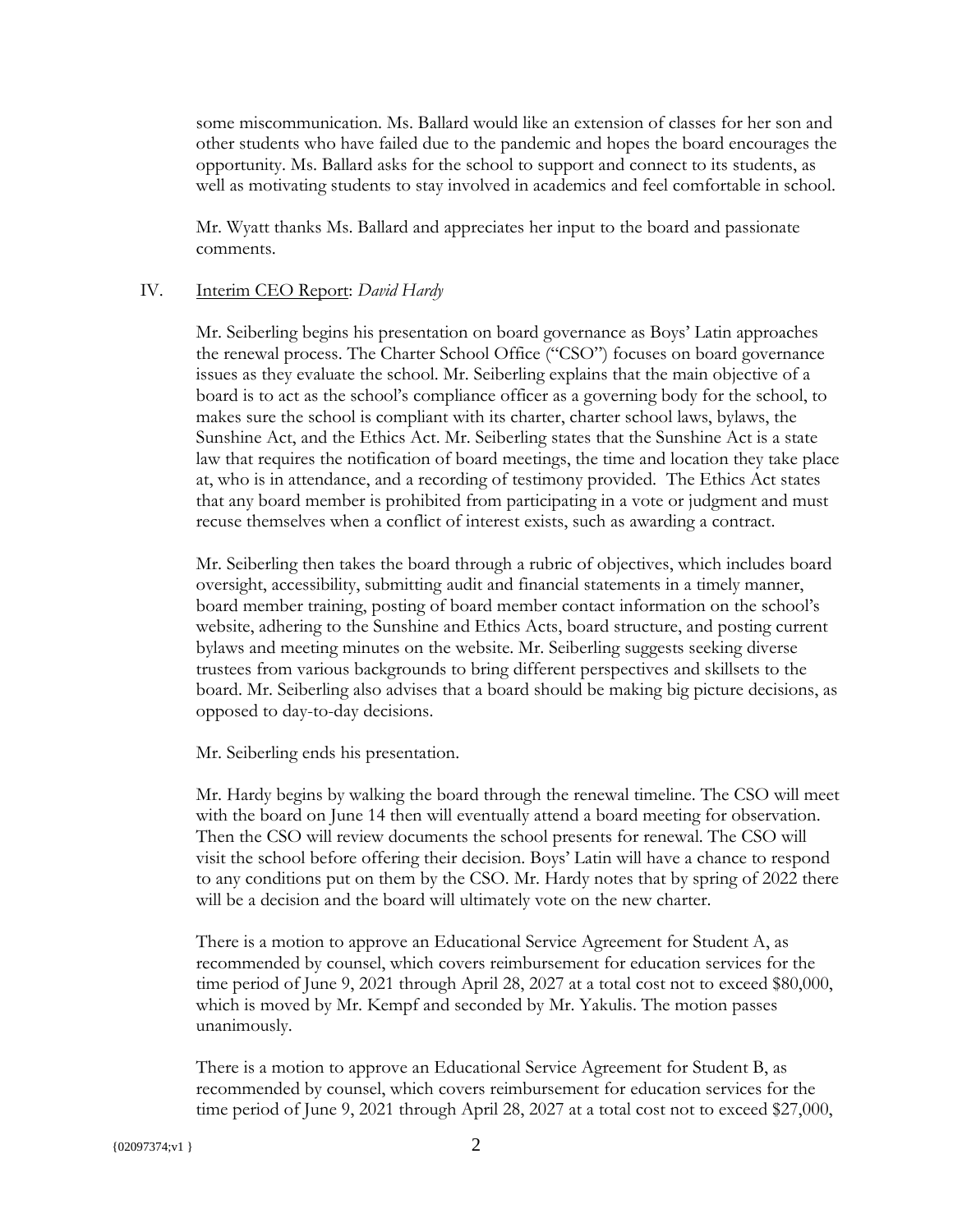which is moved by Mr. Kempf and seconded by Mr. Yakulis. The motion passes unanimously.

Mr. Hardy then gives an update on the Class of 2021, who will be graduating on June 18, 2021 at 4pm. Mr. Hardy encourage the board to attend in person. The keynote speaker is Jordan Smith, a Boys' Latin Class of 2015 graduate, who is currently in a master's program at the University of California, San Diego. Mr. Smith received his bachelor's degree in theatre with a minor in Spanish, and speaks Spanish fluently, which he attributes to his Latin background. Mr. Hardy announces that 67 seniors are graduating this month. Eight seniors have the opportunity to graduate on time if they can get some extra work done, which will be determined by June 11. Seven seniors are in credit recovery, then will graduate in August. Six seniors will be retained. Mr. Hardy adds that the graduation ceremony will also be livestreamed.

There is a discussion on students being retained.

Continuing, Mr. Hardy explains how four years ago Boys' Latin started a lacrosse program. In their very first year the lacrosse team played in the championship game, but lost. In their second year Boys' Latin won the lacrosse championship game. Last season was cancelled, however this year the lacrosse team won yet another championship. Mr. Hardy extends kudos and congratulations to the team for their victory.

Mr. Hardy then gives an update on hiring, which was a difficult year as many people have left their professions. Boys' Latin will continue the hiring process into July. Boys' Latin recently lost an AP Calculus teacher, which will be challenging to replace. Mr. Hardy announces that Eros Uthman-Olukokun was hired as the new Principal of the High School and will begin in two weeks.

Mr. Uthman-Olkuk introduces himself to the board. Mr. Uthman-Olkuk comes from the Andrew Hamilton School, where he served as the assistant principal. Mr. Uthman-Olkuk has been an educator for over 12 years in math and is excited for the opportunity to join Boys' Latin.

A discussion is held on open teaching positions at BL, including technology, Latin, math, and special education. Mr. Hardy notes that Boys' Latin is looking for teachers who understand the school's mission and who can serve the needs of the students.

Mr. Hardy announces that this Saturday, June 12, is the alumni cookout from 1-4pm, where many Class of 2011 graduates will attend. Then on Sunday, June 13, the senior cookout will take place from 2-5pm. Mr. Hardy encourages the board to attend.

Mr. Hardy concludes his presentation.

Mr. Wyatt thanks Hardy for all his work and dedication as interim CEO during this challenging school year.

V. Parent Liaison Report: *Elaine Wells*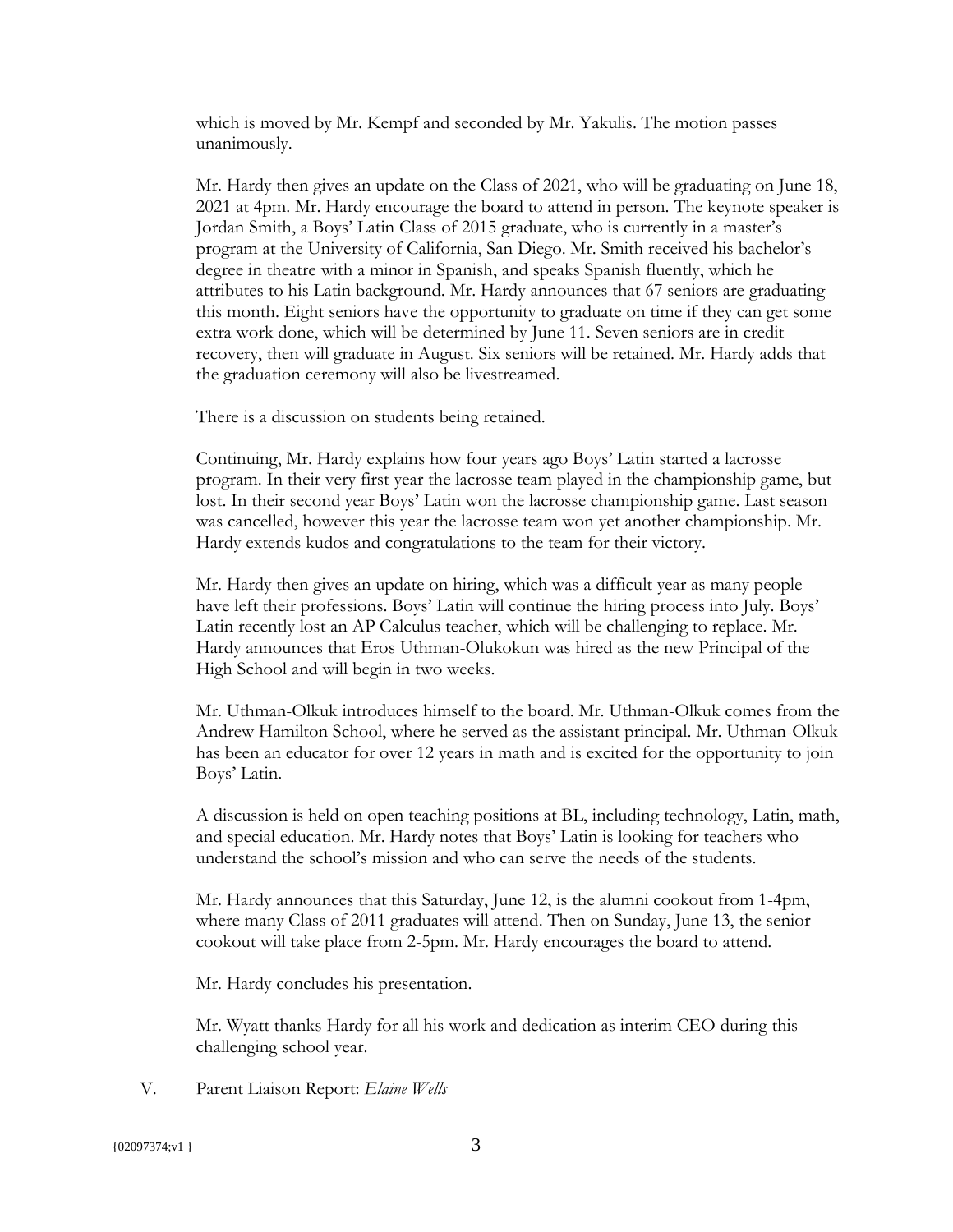Ms. Wells begins by thanking the board for their work with Boys' Latin. Ms. Wells is proud to be a part of the board and elated with the support that the school has shown not only to students but to families. On June 12, Mr. Parker from the middle school will be holding a Summer of Peace event for all students in the community to make a pact to stay away from violence this summer as part of a community building initiative. Students can also take this pledge online. Ms. Wells then expresses some concerns from parents at the middle school for the importance of creating more space for students, whether through renovating the fine arts building or replacing the church. Parents would like more room for physical education, arts, and STEM.

Ms. Wells concludes her presentation.

### VI. Board Committee Reports

#### a. Finance: *Colleen Smith and Kerry Woodward*

Ms. Smith begins by guiding the board through the FY2022 budget. Ms. Smith notes that this budget yields a net income of \$361,000. The budget was drafted by a school team and presented to the finance committee in May. The budget assumes a two percent decrease across enrollment-driven revenues and one-third of total ESSER revenues. Enrollment and attrition assumptions are in line with stable historical actuals. In terms of expenses, the committee baked in a lot of supports to mitigate Covid-19 learning loss. Boys' Latin is considering significant investments at the middle school to align with its mission to prepare students for college. Boys' Latin previously contracted many key staff members and teachers which are now filled by full-time employees. Ms. Smith then gives an overview of revenues, where more than 90 percent of revenues are derived from public sources. Enrollment and attrition assumptions are in line with stable historic actuals, although risk exists with lagging Grade 6 enrollment. Contribution revenue is in line with historic actuals but will require adequate resources.

Ms. Smith then takes the board through the following fifteen expenditures:

1. Salaries and Benefits, which is the largest expense area in the budget. Ms. Smith explains that there is currently a competitive hiring market; with each offer Boys' Latin extends it's been countered. Boys' Latin increased annual salaries offered to new hires to the rate the district is offering. Notable drivers include a competitive hiring market due to Covid-19, returning employees will receive an average three percent cost of living increase, organization and school leadership roles will be filled with FTE instead of contracted service providers, along with revamped math, special education, and technology departments, and teaching fellowships.

2. Special Education Instruction. Ms. Smith lists notable drivers which are anticipated higher tuition settlement needs, reducing contracted service providers needed due to filling vacancies with FTEs, and increased special education transportation needed (Boys' Latin estimates 33 students will require transportation services).

3. Other Instructional Expenditures. Ms. Smith notes that notable drivers include substitute teachers being replaced by internal teaching apprentices, instructional stipends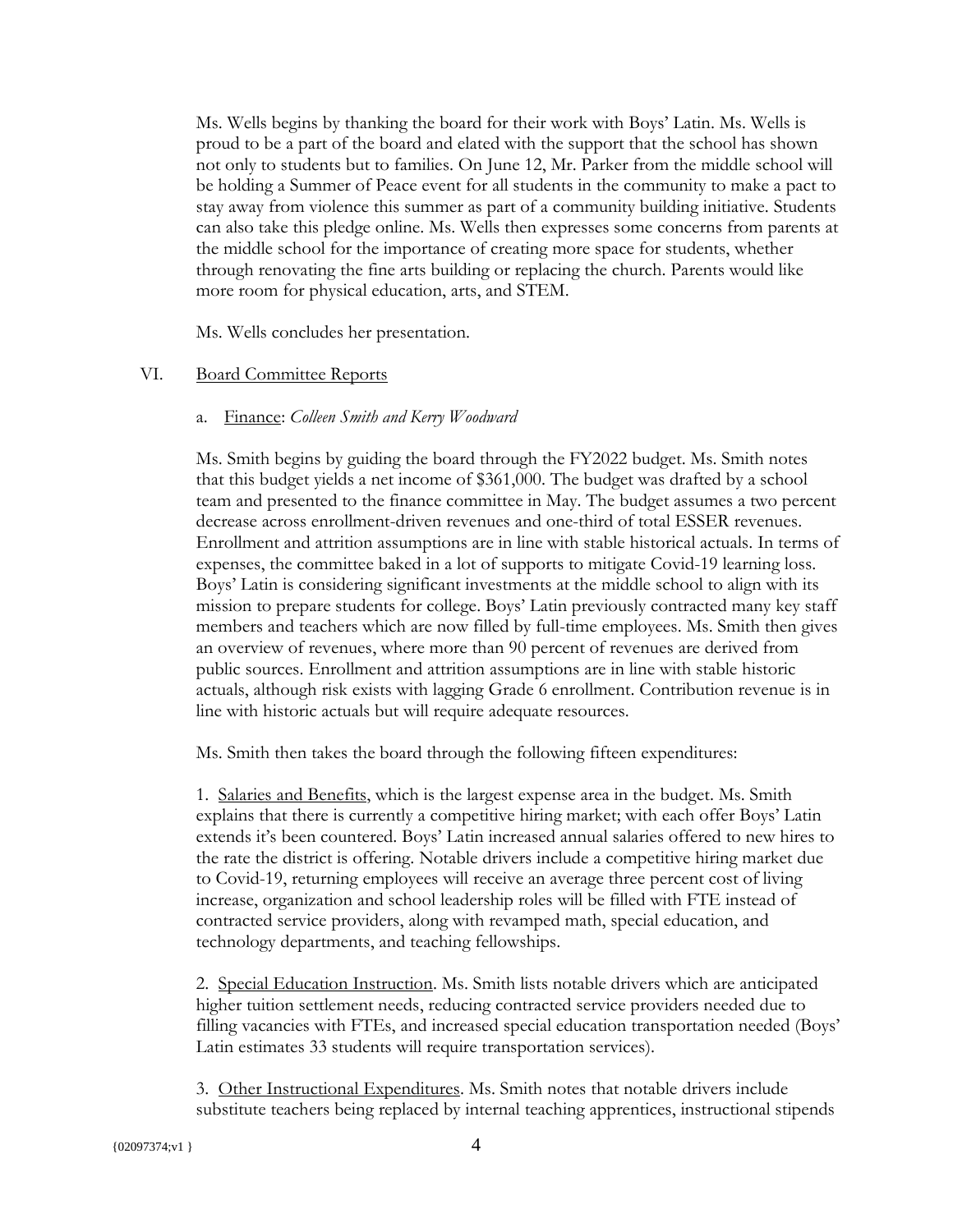reduced to historical amounts following an increase for internal coverage of math and science vacancies, an increase in tuition reimbursement, and instructional contracts that need to be reduced to reflect continued curricula work following significant FY2021 investment.

There is a discussion on the proposed budget, managing costs in future years, and teaching turnover.

Ms. Smith adds that one of Boys' Latin's secondary goals was to be a role model for other schools, and another school is looking to use Boys' Latin as an exemplar. Mr. Hardy adds that Drexel has been working hard for Boys' Latin by raising money and has done great work in partnering with the school.

4. Department Budgets. Ms. Smith explains that notable drivers include significant investment in middle school curricular and programming upgrades, stabilizing high school department budgets, and increasing principal budgets to support climate and culture.

5. Summer School and Afterschool. Ms. Smith states that notable drivers include a bolstered summer school program to mitigate Covid-19 learning loss, and implementing a new teacher preparation afterschool program which was originally intended to begin in FY2021 to support a teacher pipeline.

6. Student Activities and Events. Ms. Smith discusses notable drivers that include an anticipated full return of student activities and events in FY2022, and adjusting the budget for onsite high school graduation ceremonies.

7. College Office. Ms. Smith explains that notable drivers include expanded PSAT and SAT testing and preparation to support mission realignment, new travel expenses for FTE alumni affairs coordinator, and maintaining higher levels of tuition support through last dollar scholarships.

8. School Nurse. Ms. Smith lists notable drivers that include having two nurses on site with a return to in-person learning, assuming increases to support the school's ongoing Covid-19 response, which includes twice weekly testing during the summer programming. Mr. Hardy adds that the second nurse is not double the cost.

9. Athletics. Ms. Smith notes that notable drivers include a full return to athletics in FY2022, and a return to historic funding levels to support current and new athletics programs, including Bowling, Crew, and Cross-Country at the middle school level. Dues and fees will be increased to include financing for two additional school vans (one for the middle school and one to be flexible).

10. Technology. Ms. Smith explains that Boys' Latin took into account an increased tech need in FY2021 due to 100 percent virtual learning program, along with replacement Chromebook orders to support students schoolwide.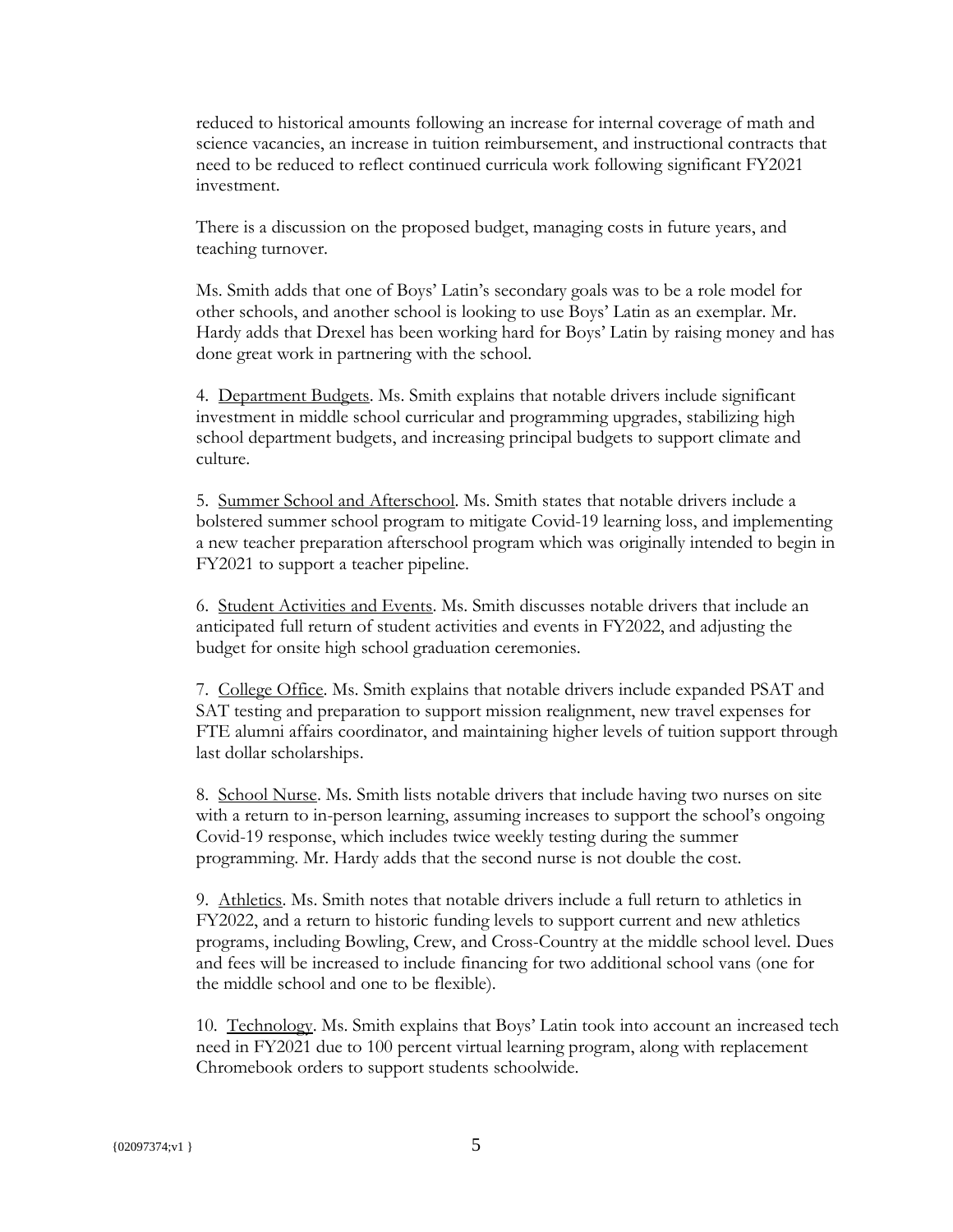11. Administration. Ms. Smith states that notable drivers include approximately \$100,000 to support the CEO transition, and contracted organization and school leaders will be replaced with FTEs.

12. Development, Business, Finance. Ms. Smith discusses notable drivers which include event expenses offset by revenues, continuing to enhance accounting services from Charter Choices, and a slight general insurance increase in line with anticipated levels of special education settlements.

13. School Operations and Food. Ms. Smith explains that Boys' Latin took into account decreased school operations in FY2021 due to 100 percent virtual learning, and will return to historic funding levels in FY2022.

14. Facilities. Ms. Smith lists notable drivers that include a continued enhanced cleaning services contract to support the school's Covid-19 response, and anticipating a need for furniture and equipment as students head back to class in the fall.

15. Capital, ESSER, Reserves. Ms. Smith states that notable drivers include renovations to middle school facilities, such as knocking down the church and repurposing the land, opening a second stairwell in the school building along with other upgrades to campus. Boys' Latin is reserving approximately \$162,000 of ARP ESSER grant funds for learning loss to set aside in response to Covid-19.

There is a motion to approve the FY2022 budget as presented to the board, and to give authority to the Finance Committee to vote on final version of the budget in August, which is moved by Ms. Woodward and seconded by Ms. Guidi. The motion passes unanimously.

Ms. Woodward then presents two resolutions that the board will need to vote on and approve: the Fund Balance Policy and Lease Reimbursement Resolutions. Ms. Woodward explains that both of these are annual resolutions. The Fund Balance Policy Resolution will protect the school's fund balance for future use to show both the School District and State that Boys' Latin is not sitting on a pile of cash with no intention.

There is a motion to approve the Fund Balance Policy Resolution and commit an additional \$3.45 million for future capital projects and offset anticipated future district rate reductions as a result of covid-19, which is moved by Mr. Conwell seconded by Mr. Kempf. The motion passes unanimously.

Mr. Woodward explains that the Boys' Latin Foundation is the owner and holder of debt service for facilities, so the charter school pays the Foundation rent for the use of those facilities. In accordance with Pennsylvania law, Boys' Latin is entitled to receive a partial reimbursement.

There is a motion to approve the Lease Reimbursement Resolution as presented to the board, which is moved by Mr. Conwell and seconded by Mr. Kempf. The motion passes unanimously.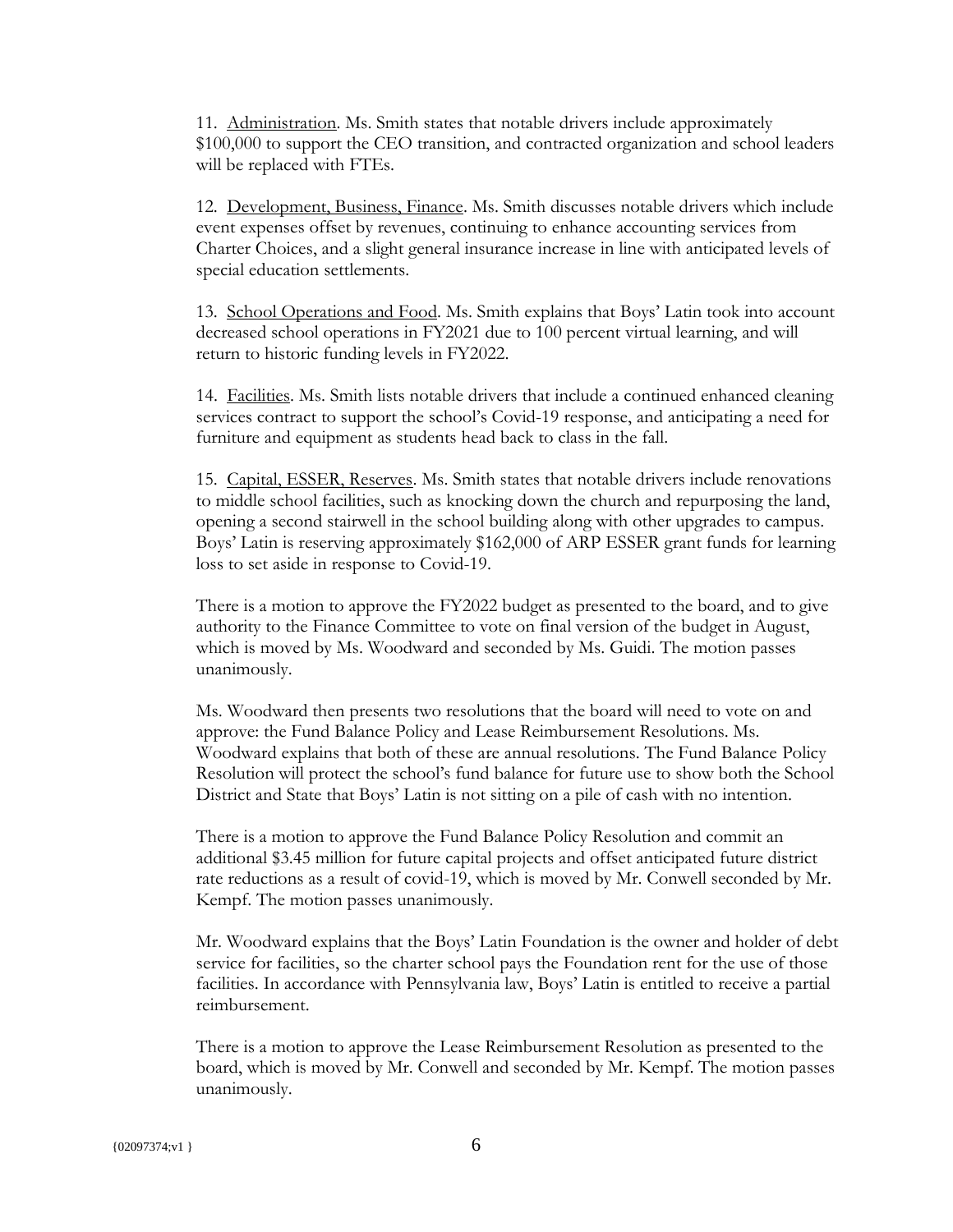Ms. Woodward and Ms. Smith concludes their presentation.

## b. Facilities: *Joe Conwell*

Mr. Conwell begins with the budgeted facilities items. Phase 1 of middle school renovations include demolition of the church building, a stair tower addition in the main academic building, drafting a parking lot report, grass field construction, adding a fence to enclose the campus, and general project management. The facilities committee estimates the costs to be \$1,481,824. Mr. Conwell explains that the church will be demolished in the next few weeks. From there, Boys' Latin will evaluate how to renovate the fine arts building, which will be Phase 2. Mr. Conwell describes how the main middle school building currently prevents a functional flow of students because on side of the building, students cannot go from the third floor down and outside the building. A stairwell will be added to alleviate this issue.

Mr. Hardy adds that when Boys' Latin begins renovations in the fine arts building, there will be more students stuck in the main building. The middle school needs that additional egress at the other end of the main building to allow consistent flow of traffic.

There is a motion to approve an increase in Phase 1 spending from \$1.2 to \$1.5 million for middle school campus renovations, which is moved by Ms. Woodward and seconded by Mr. Kempf. The motion passes unanimously.

Mr. Conwell concludes his presentation.

# c. Development: *Colleen Smith*

Mr. Smith explains how Boys' Latin posted a strong development year despite having no full-time development person, the pandemic, and inability to engage in many normal development activities. Ms. Smith attributes this success to Mr. Hardy, the board, and to the strong relationships Boys' Latin has built over the years. Ms. Smith describes how Boys' Latin will be ending the year with just over \$1.6 million in commitments, which exceeds the budgeted development goal of \$1.4 million. The focus right now is identifying a full-time development employee. The committee is getting their arms around the ESSER funds and two subsequent grants which require an application and ongoing grant management. The development committee will consider bringing back Boys Latin's annual event and reinstating traditional development activities to re-engage with many donors after a year of limited engagement due to Covid-19. Ms. Smith discusses highlighting the hiring of Boys' Latin's new CEO, hiring of the new MS and HS principals, and the exciting teaching fellowship which will be attractive to current and potential donors.

Ms. Smith concludes her presentation.

d. Education: *Steve Kempf*